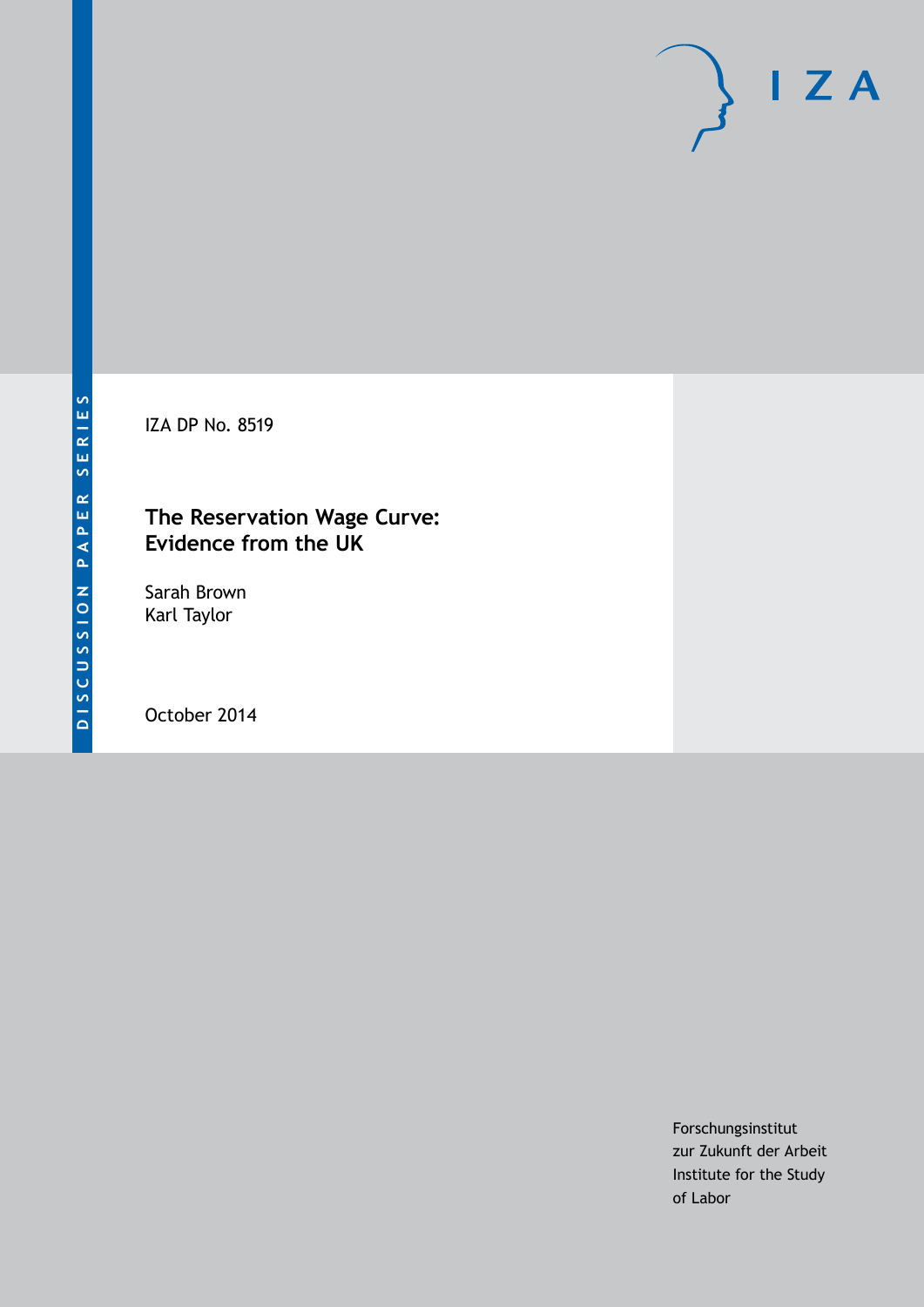# **The Reservation Wage Curve: Evidence from the UK**

## **Sarah Brown**

*University of Sheffield and IZA*

### **Karl Taylor**

*University of Sheffield and IZA*

Discussion Paper No. 8519 October 2014

IZA

P.O. Box 7240 53072 Bonn **Germany** 

Phone: +49-228-3894-0 Fax: +49-228-3894-180 E-mail: [iza@iza.org](mailto:iza@iza.org)

Any opinions expressed here are those of the author(s) and not those of IZA. Research published in this series may include views on policy, but the institute itself takes no institutional policy positions. The IZA research network is committed to the IZA Guiding Principles of Research Integrity.

The Institute for the Study of Labor (IZA) in Bonn is a local and virtual international research center and a place of communication between science, politics and business. IZA is an independent nonprofit organization supported by Deutsche Post Foundation. The center is associated with the University of Bonn and offers a stimulating research environment through its international network, workshops and conferences, data service, project support, research visits and doctoral program. IZA engages in (i) original and internationally competitive research in all fields of labor economics, (ii) development of policy concepts, and (iii) dissemination of research results and concepts to the interested public.

IZA Discussion Papers often represent preliminary work and are circulated to encourage discussion. Citation of such a paper should account for its provisional character. A revised version may be available directly from the author.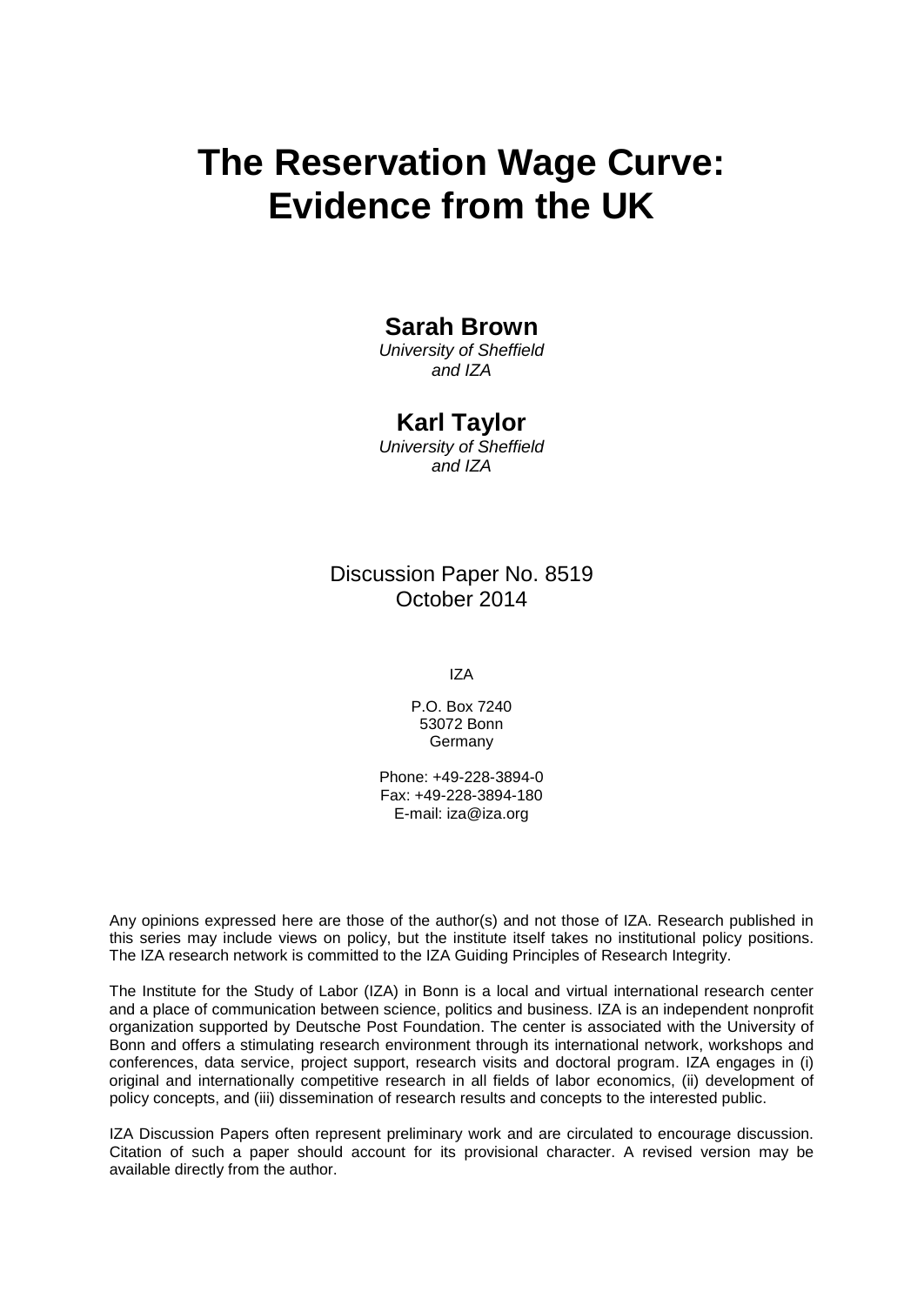IZA Discussion Paper No. 8519 October 2014

# **ABSTRACT**

# **The Reservation Wage Curve: Evidence from the UK**

We investigate the relationship between an individuals' reservation wage, i.e. the lowest wage acceptable in order to enter into employment, and unemployment in the local area district. Largely unexplored in the literature this adds to the work which has examined the association between employee wages and unemployment – the 'wage curve'.

JEL Classification: J64, J31, R23

Keywords: reservation wages, wage curve, unemployment

Corresponding author:

Karl Taylor Department of Economics University of Sheffield 9 Mappin Street Sheffield S1 4DT United Kingdom E-mail: [k.b.taylor@shef.ac.uk](mailto:k.b.taylor@shef.ac.uk)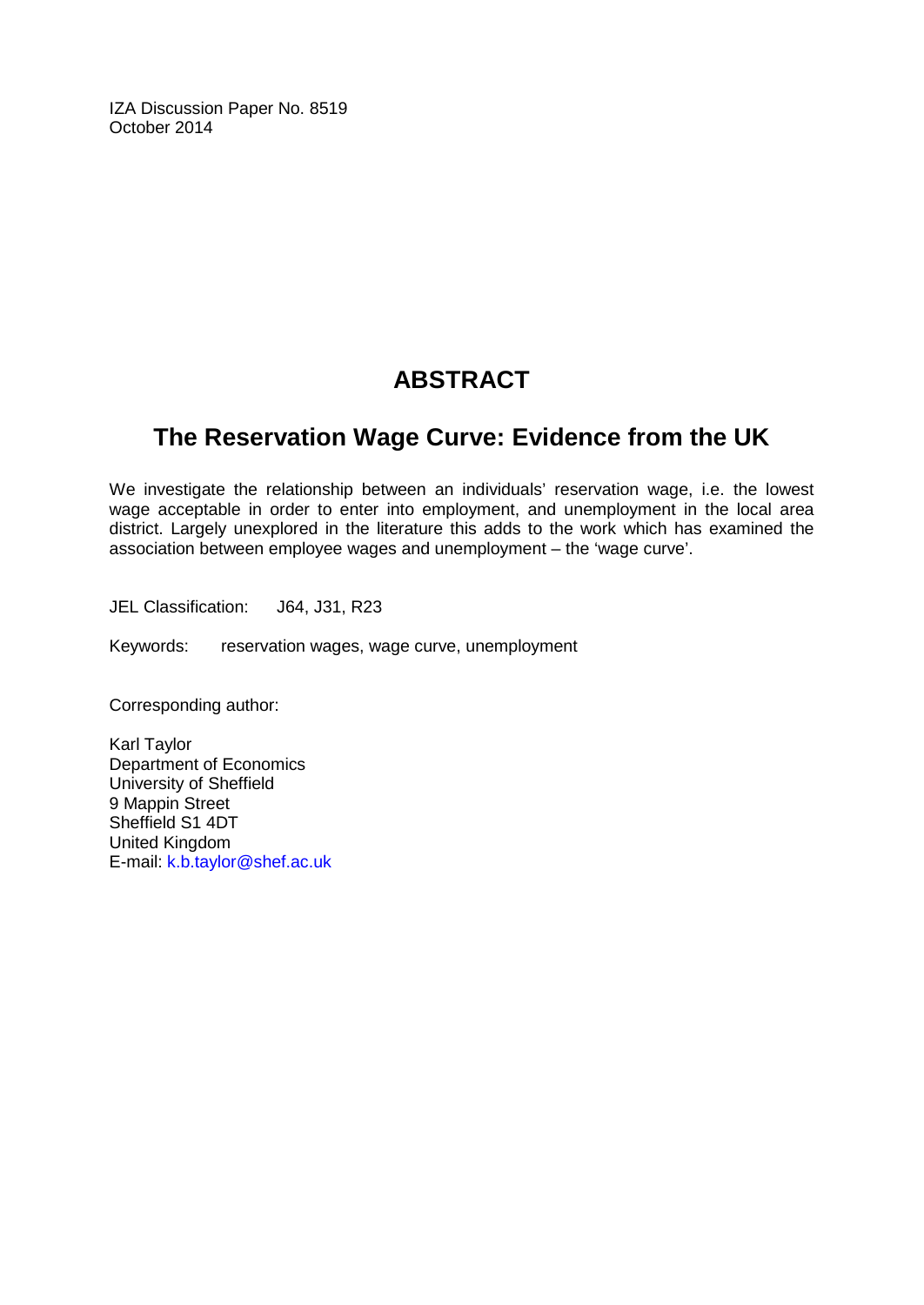#### **1. Introduction and Background**

Philips (1958) explored the relationship between the *change* in wages and aggregate unemployment, and found that the rate of change in the nominal wage was inversely related to aggregate unemployment. More recently, Blanchflower and Oswald (1994) have taken a micro-econometric approach and argued that it is the wage *level* which is directly related to regional unemployment. There is a large body of empirical evidence across a number of countries suggesting that the relationship between the level of market wages and the local unemployment rate is negative and relatively stable, which is commonly known as the 'wage curve'. The focus of the empirical literature to date has been on individuals in employment. In contrast, we analyse the relationship between local labour market competition and the reservation wages of the unemployed, the lowest wage at which an individual is willing to work. For those out of work, we would expect the threshold-wage to induce individuals back into employment to be influenced by local labour market conditions.

#### **2. Methodology**

Letting *i* denote the individual  $(=1,..N)$ , *j* the local authority district (LAD)  $(=1,...,J)$ , *t* time  $(=1,...,T)$ , the natural logarithm of the reservation wage rw can be modelled against a set of covariates  $X$  and the natural logarithm of the local unemployment rate,  $U_{it}$ , as follows:

$$
\log(rw_{ijt}) = \theta_i + X'_{ijt}\gamma + \pi \log(U_{jt}) + \varepsilon_{ijt}
$$
\n(1)

This is the typical 'wage curve' specification, Blanchflower and Oswald (1994) and is adopted by Blien et al. (2012) who model the German 'reservation wage curve'. The estimation is usually based on either panel data, hence incorporating an individual fixed effect  $\theta_i$ , or on repeated (pooled) cross sections, so  $\theta_i = \theta$ . The key parameter of interest reflects the unemployment elasticity of the reservation wage. With respect to the market wage curve, where the dependent variable is employee wages, the estimate of  $\pi$  is consistently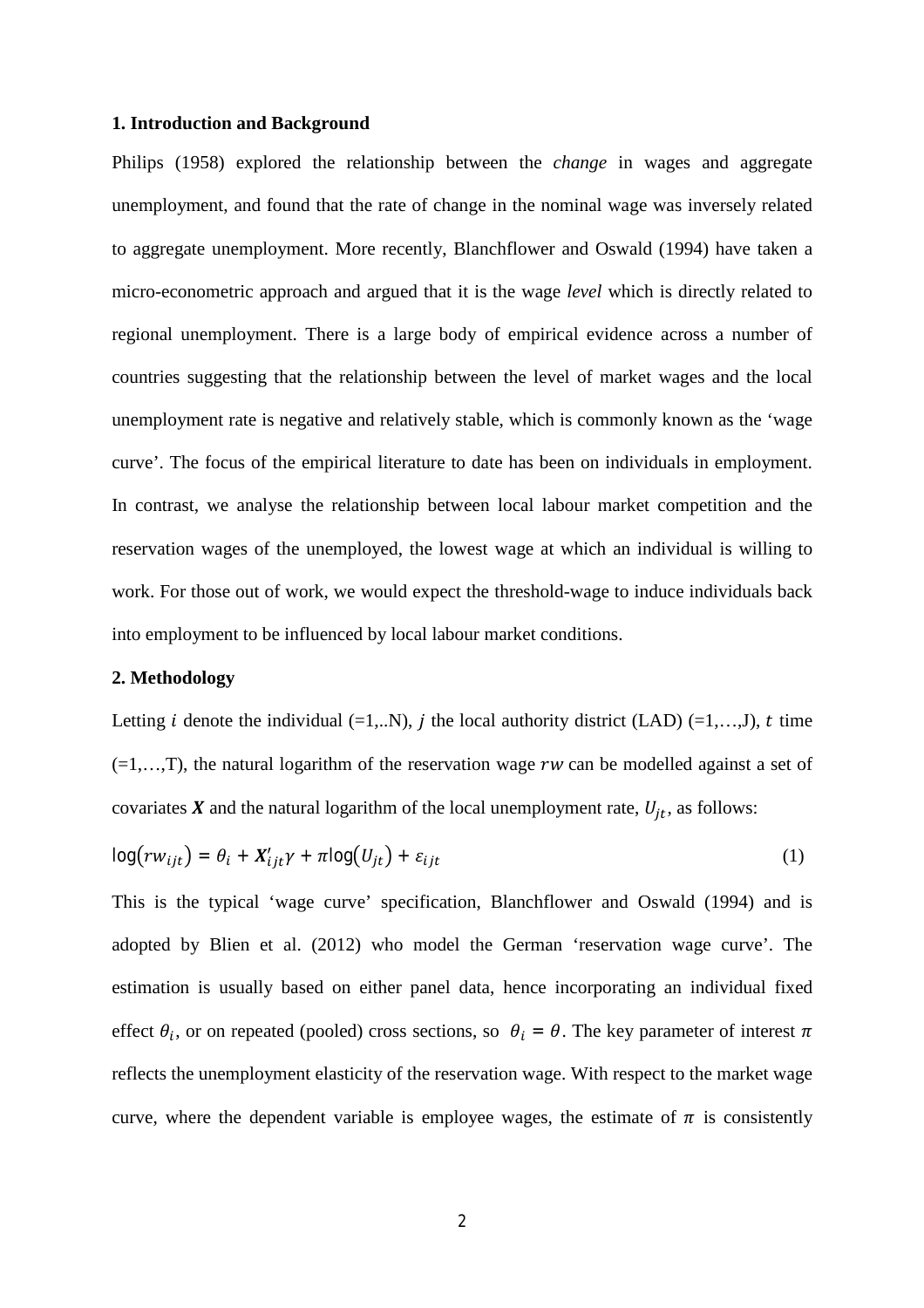found to be negative at approximately -0.1 across different time periods and countries (Blanchflower and Oswald, 2005).

The recent literature has, however, acknowledged shortcomings of the above specification. In particular, the key covariate of interest – unemployment – is observed at a higher level of aggregation than the dependent variable. Hence, the parameter estimate  $\hat{\pi}$  will suffer from aggregation bias. Moreover it may be important to adjust wages for individual composition effects. Consequently, following Bell et al. (2002) we estimate the reservation wage curve in two steps. The first stage models reservation wages using a panel fixed effects estimator to control for unobservable time invariant characteristics  $\theta_i$ :

$$
\log(rw_{ijt}) = \theta_i + \theta_{jt} + X'_{ijt}\gamma + \varepsilon_{ijt}
$$
\n(2)

The model also includes LAD dummies,  $\theta_{it}$ , which can be interpreted as the average reservation wage in the local labour market, corrected for composition effects. In the second stage, reservation wage curves are estimated using the composition corrected reservation wage as the dependent variable:

$$
\hat{\theta}_{jt} = \beta \hat{\theta}_{jt-1} + \alpha_j + \lambda_t + \pi_1 \log(U_{jt}) + \pi_2 \log(U_{jt-1}) + \nu_{jt}
$$
\n(3)

To account for reservation wage inertia, the model is dynamic and includes LAD and time fixed effects, denoted by  $\alpha_i$  and  $\lambda_t$ , respectively. The key covariate of interest is the natural logarithm of unemployment, denoted by  $U_{it}$  which is also included as a lag to allow for possible delays in reservation wages responding to competition in the local labour market.

#### **3. Data**

We use the British Household Panel Survey (BHPS), a survey conducted by the Institute for Social and Economic Research comprising approximately 10,000 annual individual interviews, from 1991 to 2008. In the BHPS, if the respondent 'is not currently working but has looked for work or has not looked for work in last four weeks but would like a job', he/she is asked: '*What is the lowest weekly take home pay you would consider accepting for a*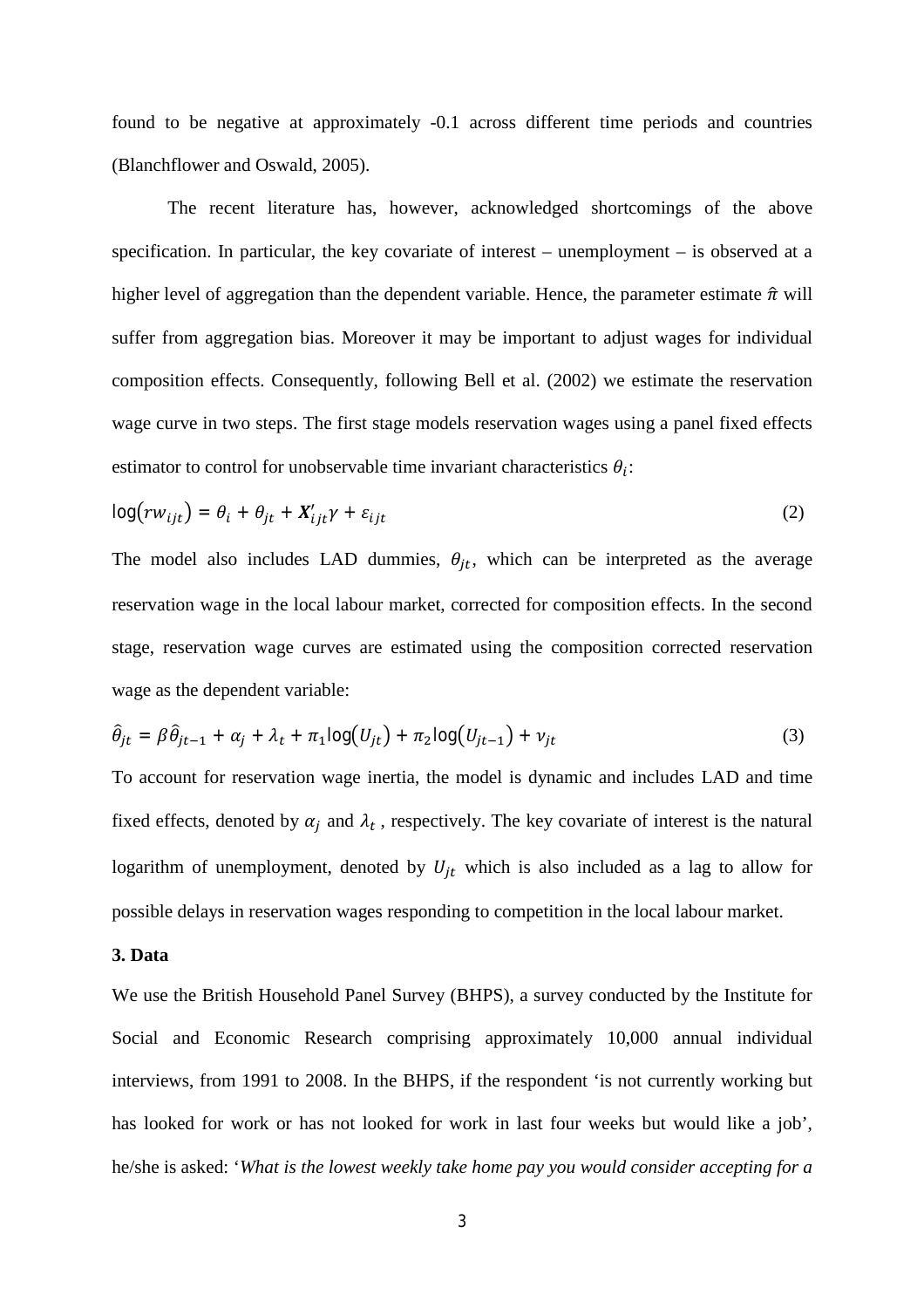*job?*' Individuals are then asked: '*About how many hours in a week would you expect to have to work for that pay?*' From this information we construct hourly reservation wages. We focus upon an unbalanced panel *NT*=12,147 observations over the period 1992 to 2008 which consists of  $5,721$  individuals.<sup>1</sup> Around 58% are typically classified as 'economically inactive'. We include these individuals in the sample if they report a reservation wage since they are arguably signalling labour market attachment (see Blackaby et al., 2007). Figure 1 shows the distribution of the natural logarithm of the hourly reservation wage, which is 1.39 (£4.42), on average, over the period.

Control variables in  $X_{ijt}$  include: a quadratic term in the number of years of current labour market state; the natural logarithm of pay in previous/last job; the natural logarithm of household labour income; the natural logarithm of benefit income received by the individual; an index of job search intensity based on the number of different types of search undertaken; aged 16 to 24, 25 to 34, 35 to 44, 45 to 54, and 55 plus (the omitted category); highest educational qualification distinguishing between degree, teaching or nursing qualification, Advanced (A) level, General Certificate of Secondary Education (GCSE), CSE grades 2-5, any other qualification and no educational attainment (the omitted category); whether currently married or cohabiting; the number of dependent children in the household; whether currently unemployed rather than 'economically inactive'; and binary indicators controlling for the occupation in which a job is sought. In terms of local job market competition, we use log unemployment defined at the LAD level. There are 278 consistent LADs in the BHPS and we match in gender specific unemployment rates for each LAD over time from the Labour Force Survey.

l

 $1$ <sup>1</sup> The first year of the BHPS is not used because unemployment data by gender is unavailable at the LAD level.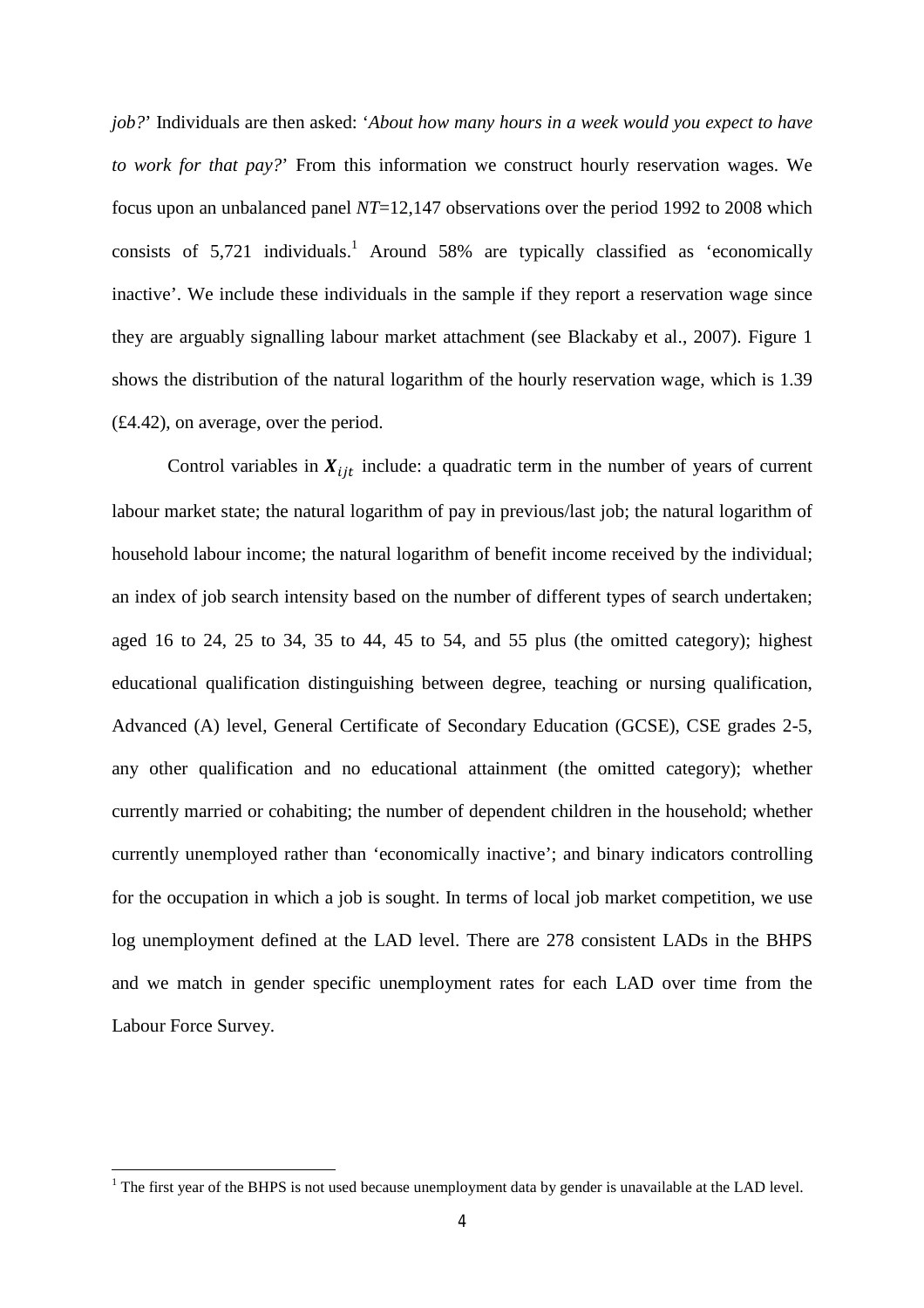#### **3. Results**

The results are shown in Tables 1 (first stage regression) and 2 (the second stage regression). Individual unobserved fixed effects are clearly important in Table 1 given their statistical significance and all of the LAD fixed effects are also statistically significant. The reservation wage is decreasing in the length of the spell of unemployment, consistent with Brown and Taylor (2013) and Krueger and Mueller (2014). The reservation wage is increasing in the pay received in the previous/last job and the level of benefit income received, consistent with previous findings for the UK, e.g. Jones (1989), although both effects are inelastic. Job search is negatively associated with the reservation wage which suggests that individuals who are more informed about the labour market may moderate their wage expectations.

The results of estimating equation (3), the composition adjusted hourly reservation wage, are shown in Table 2, where four specifications are presented: (1) a static model; (2) a static model incorporating lagged unemployment thereby allowing for a possible delay in reservation wages responding to competition in the local labour market; (3) a dynamic model without lagged unemployment; (4) the full specification of equation (3) incorporating dynamics and allowing the reservation wage to be influenced by both contemporaneous and lagged labour market conditions. In each specification, LAD fixed effects are statistically significant as are time specific effects albeit only in the static specifications. Across each specification, the effects of unemployment at the LAD level are statistically significant and negatively associated with the composition adjusted hourly reservation wage with an elasticity of -0.03 in the static model. Including a lag in local area unemployment suggests that, contrary to recent estimates of the wage curve for employees, e.g. Longhi (2012), reservation wage adjustment is contemporaneous.

The final two columns of Table 2 allow for inertia in the reservation wage by incorporating a lagged dependent variable. In both of the dynamic specifications, the effect of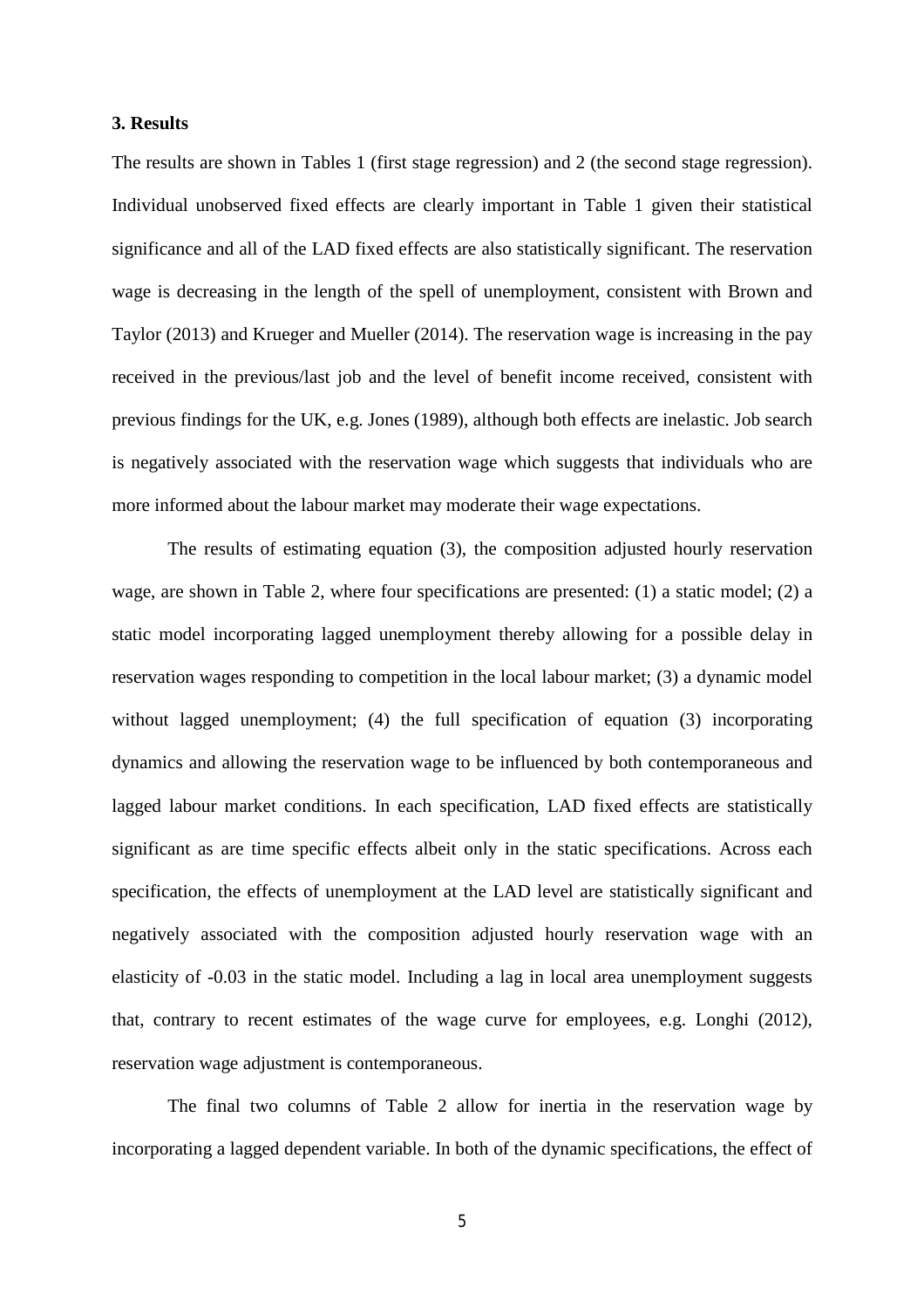the lag composition adjusted reservation wage is positive and statistically significant, as is commonly found in modelling the wage curve for employees, e.g. Baltagi et al. (2009), but is relatively small in comparison with a coefficient of approximately 0.1. Whether the lag of unemployment is included has little effect on the elasticity of the reservation wage with respect to current local area unemployment where the elasticity is around -0.05. This elasticity is of a similar magnitude to that reported by Blien et al. (2012) for the German reservation wage curve. The corresponding elasticity for the employee wage curve has typically been found to be around -0.1, e.g. Blanchflower and Oswald (2005), but more recent estimates based upon the two-step approach where composition adjusted wages are constructed have suggested an elasticity of around -0.03 in both Germany and the UK, see Baltagi et al. (2009) and Longhi (2012) respectively. Hence, our results suggest that the reservation wage is more sensitive to local labour market conditions in comparison to that of the market wage curve estimates typically found for employed individuals.

#### **5. Conclusions**

In contrast to the existing literature, we have explored how the reservation wage reacts to local level unemployment rates at a highly disaggregated regional level providing evidence of the existence of a UK 'reservation wage curve.'

### **References**

- Baltagi, B., Blien, U. and K. Wolf (2009) 'New evidence on the dynamic wage curve for Western Germany: 1980–2004.' *Labour Economics*, 16, 47-51.
- Bell, B., Nickell, S. and G. Quintini (2002) 'Wage equations, wage curve and all that.' *Labour Economics*, 9, 341–360.
- Blackaby, D. H., Latreille, P., Murphy, P. D., O'Leary, N. C. and P. J. Sloane (2007) 'An analysis of reservation wages for the economically inactive.' *Economic Letters*, 97, 1-5.
- Blanchflower, D. and A. Oswald (1994) The Wage Curve, MIT Press.
- Blanchflower, D. and A. Oswald (2005) The Wage Curve Reloaded. NBER Working Paper, 11338.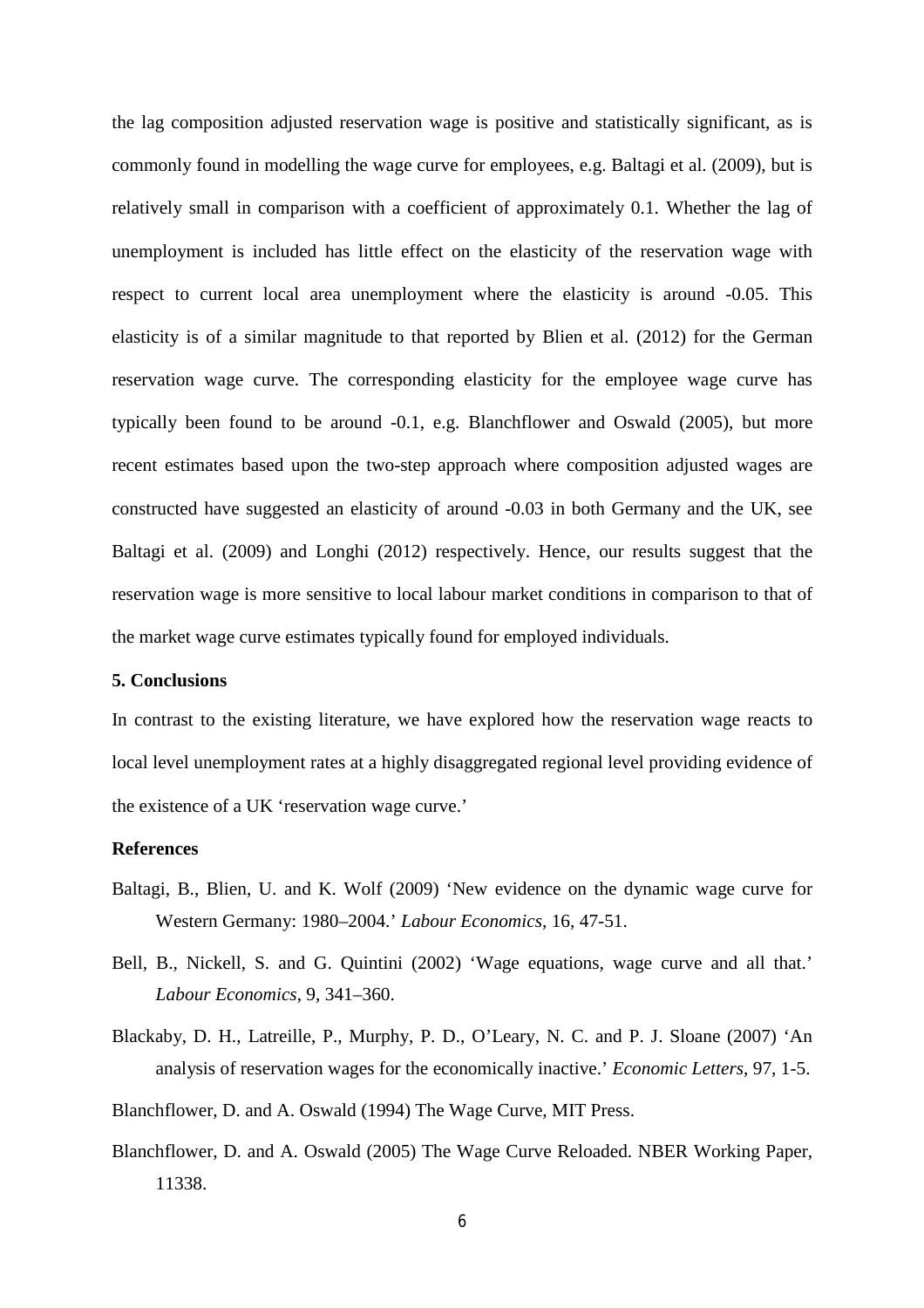- Blien, U., Messmann, S. and M. Trappman (2012) 'Do reservation wages respond to regional unemployment?' IAB Discussion Paper, 22/2012.
- Brown, S. and K. Taylor (2013) 'Reservation wages, expected wages and unemployment.' *Economics Letters*, 119, 276-9.
- Jones, S. (1989) 'Reservation wages and the costs of unemployment.' *Economica*, 56, 225- 46.
- Krueger, A. and A. Mueller (2014) 'A contribution to the empirics of reservation wages.' IZA DP. No. 7957.
- Longhi, S. (2012) 'Job competition and the wage curve.' *Regional Studies*, 46, 611-20.
- Phillips, A.W. (1958) 'The relation between unemployment and the rate of change of money wage rates in the United Kingdom, 1861-1957.' *Economica*, 25, 283-99.

**FIGURE 1**: Distribution of the log hourly reservation wage

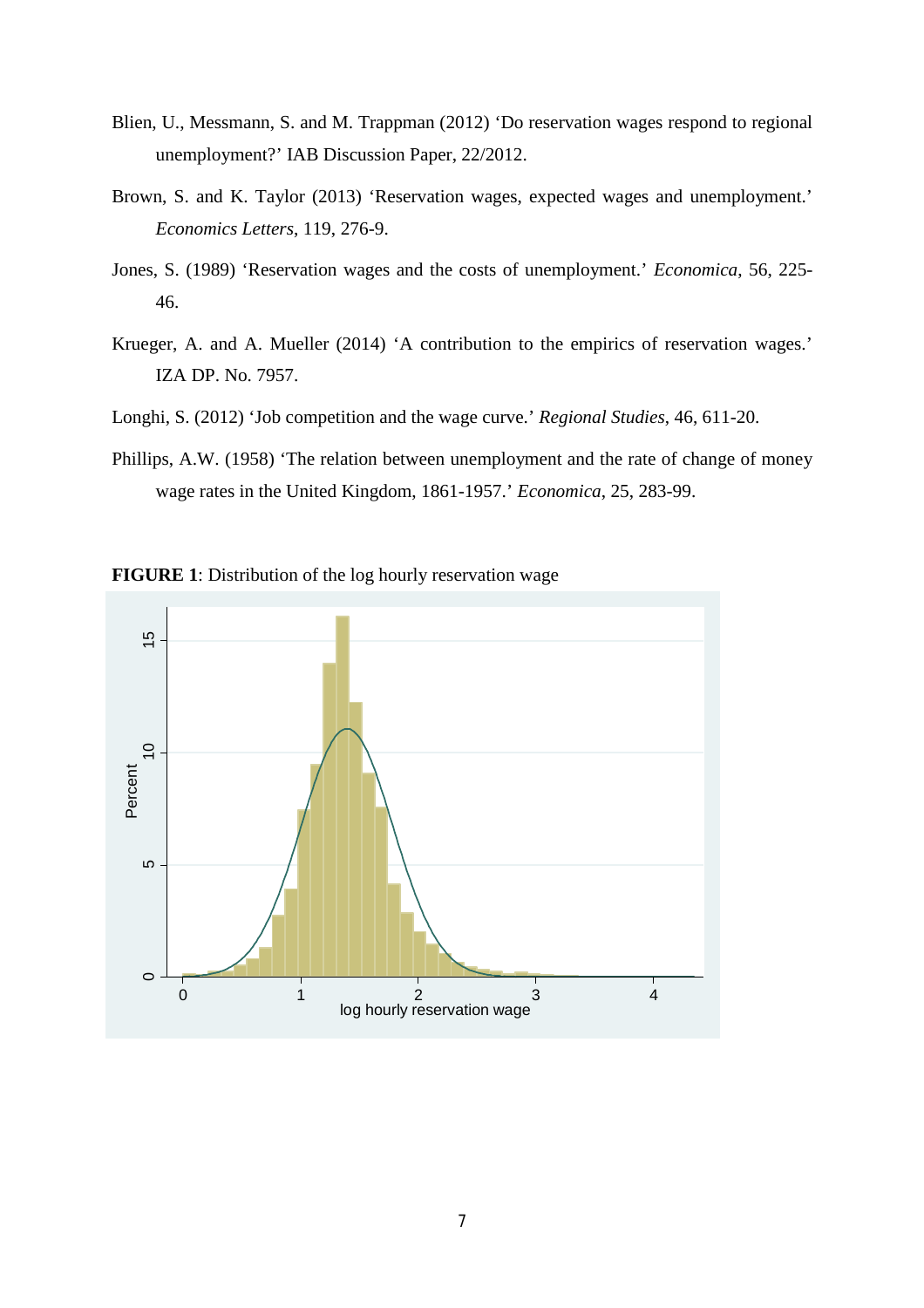|                                                                        | <b>COEFFICIENTS</b> | <b>T STATISTIC</b> |  |
|------------------------------------------------------------------------|---------------------|--------------------|--|
| Intercept                                                              | 2.5649              | (3.75)             |  |
| Duration of current labour market state                                | $-0.0064$           | (2.01)             |  |
| Duration of current labour market state squared                        | 0.0002              | (1.79)             |  |
| Log pay previous job                                                   | 0.0052              | (2.40)             |  |
| Log household labour income                                            | 0.0006              | (0.30)             |  |
| Log benefit income                                                     | 0.0068              | (2.23)             |  |
| Index of job search intensity                                          | $-0.0101$           | (2.61)             |  |
| Whether unemployed                                                     | $-0.0287$           | (2.05)             |  |
| Aged 16-24                                                             | 0.0748              | (1.10)             |  |
| Aged 25-34                                                             | 0.0989              | (1.73)             |  |
| Aged 35-44                                                             | 0.0776              | (1.66)             |  |
| Aged 45-54                                                             | 0.0355              | (1.06)             |  |
| Whether married or cohabiting                                          | 0.0237              | (1.01)             |  |
| Number of dependent children                                           | $-0.0074$           | (0.82)             |  |
| Degree                                                                 | 0.1983              | (2.56)             |  |
| Teaching or nursing                                                    | 0.0752              | (1.77)             |  |
| A level                                                                | 0.0946              | (1.87)             |  |
| GCSE/O level                                                           | 0.0499              | (1.05)             |  |
| <b>CSE</b>                                                             | 0.0293              | (0.39)             |  |
| Other qualification                                                    | $-0.0211$           | (0.25)             |  |
| R squared                                                              | 0.5248              |                    |  |
| H <sub>0</sub> : Individual FE $\theta_i = 0$ ; F[5720, 3851]; p value | 2.19; $p=[0.000]$   |                    |  |
| H <sub>0</sub> : LAD FE $\theta_{jt} = 0$ ; F[2492, 3851]; p value     | 1.52; $p=[0.000]$   |                    |  |
| <b>OBSERVATIONS (NT)</b>                                               | 12,147              |                    |  |

**TABLE 1:** First stage estimation results full sample; dependent variable  $log(rw_{ijt})$ 

Note: Other controls include binary indicators for occupation of job sought.